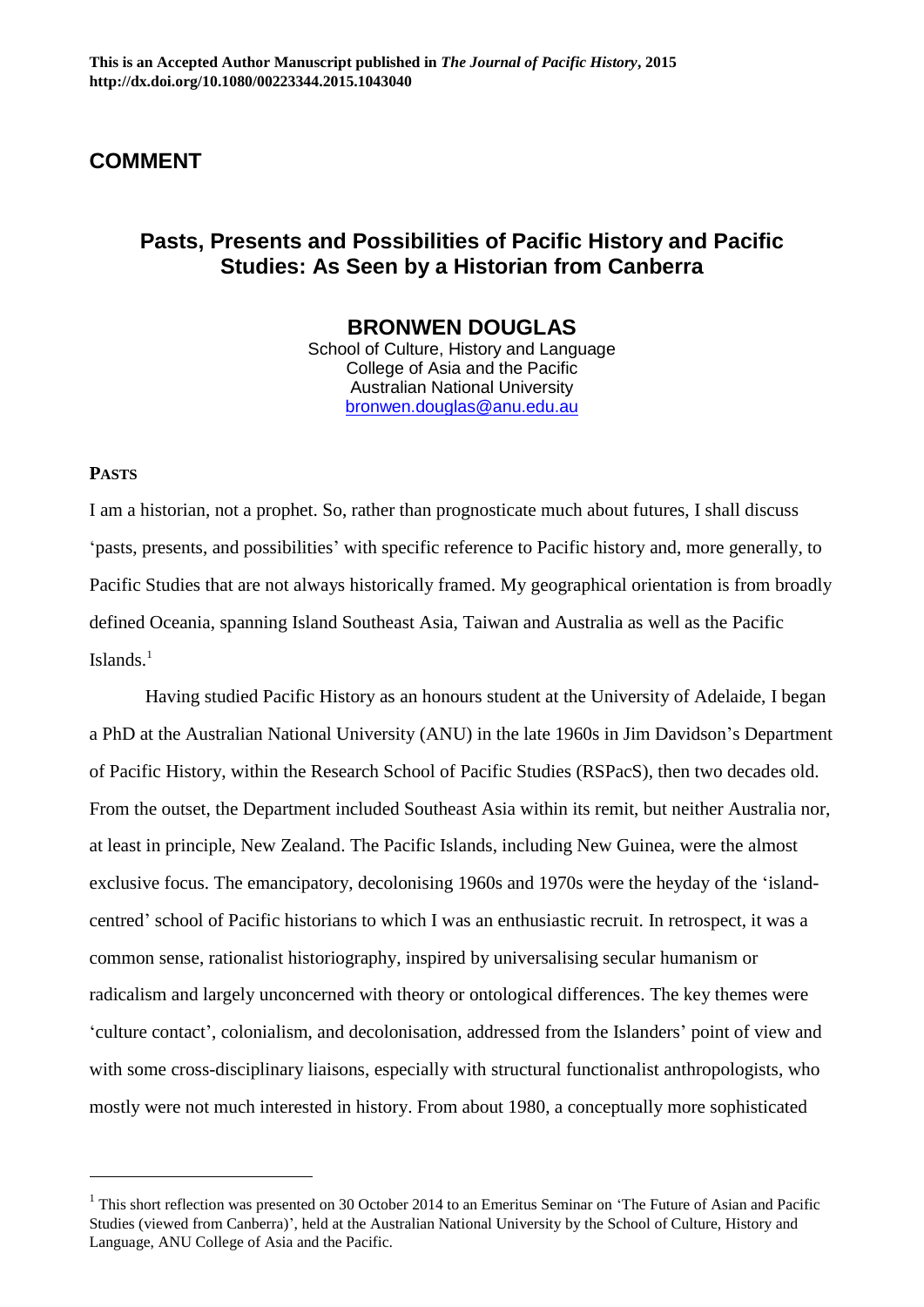ethnohistory or ethnographic history emerged, especially in Melbourne, in partnership with more historically oriented anthropologies, notably those of Clifford Geertz and Victor Turner. By this stage, Pacific history was widely taught in Australian universities, especially newer ones such as Flinders, Macquarie and La Trobe, where I worked for 25 years before moving to a fellowship at the ANU in 1997. In the mid-1980s, La Trobe had three Pacific historians and our courses attracted large student numbers. We interacted regularly with 15-20 colleagues in other disciplines in a thriving Research Centre for Southwest Pacific Studies, which provided a focus for Pacific studies across Melbourne's tertiary institutions. Ten years later, the Dawkins legacy had forced arts faculties to shrink and discipline-based departments to amalgamate. Pacific history all but disappeared from La Trobe for more than a decade and was in general decline as a teaching subject in Australia, maintained only by the efforts of a few dedicated individuals at the University of Queensland, Queensland University of Technology, Newcastle University, Melbourne University, and latterly Deakin. Other so-called 'peripheral' histories (that is, non-Western, including Asian) were also seriously threatened. At the ANU, Pacific history was not taught to undergraduates for a decade from the mid-1990s. In the Institute of Advanced Studies, Pacific history and Pacific studies were partnered organizationally with Asian history and Asian studies and in 1994 the Research School was renamed Pacific and Asian Studies.

Until the late 20th century, most academic Pacific histories, particularly those emanating from the ANU, were bounded within a particular archipelago or even a single island, or they considered the trans-archipelagic activities of a category of European. Archaeologists and linguists also tended to be geographically circumscribed, notwithstanding their temporal depth, while ethnographers usually focussed more or less microscopically and ahistorically on a single community or even a village. General histories of 'the Pacific' normally hinged on categories of European endeavour – explorers, traders, missionaries, settlers, colonisers and so forth. Spate's 'Oceanic' geographical history is an imperious but consciously Eurocentric exception. Beyond Oceania, most global histories universalised a Euro-American world view that demeaned non-Europeans generally and elided Pacific Islanders as irrelevant.

#### **PRESENTS**

In the mid-2010s, in the ANU College of Asia and the Pacific (CAP) and its School of Culture, History and Language (CHL), Pacific studies are much outnumbered by Asian, as signalled in the inversion of the earlier nomenclature 'Pacific and Asian' into 'Asia and the Pacific'. Befitting their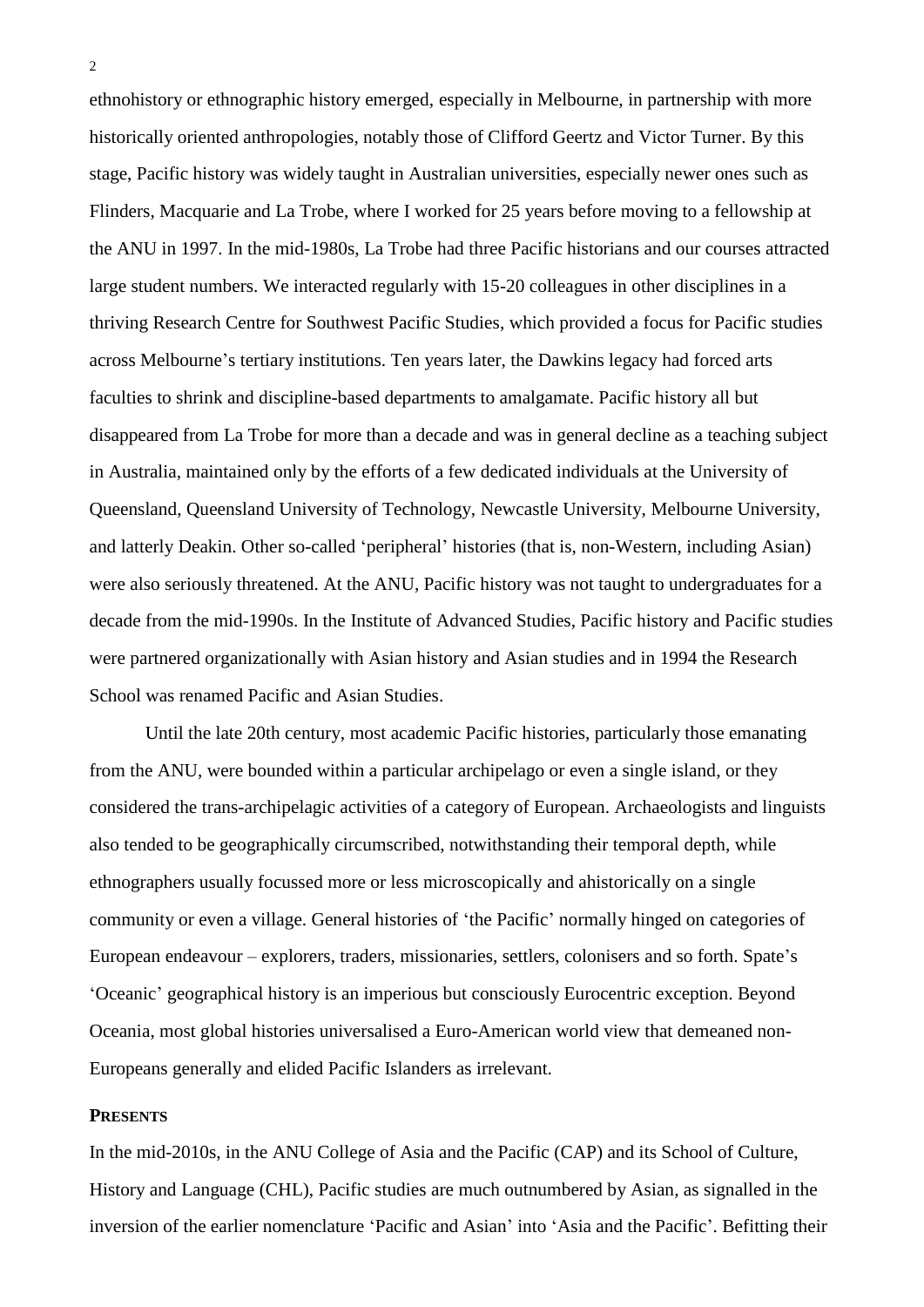sensitivity to precedent and the past, the historians opted to ignore the weight of numbers and retain the name 'Department of Pacific and Asian History' (PAH). Nonetheless, Pacific researchers at the ANU have done spectacularly well, notably in CHL, where 3 of 4 Australian Research Council (ARC) Laureate Fellows work on Oceania, plus another in the College of Arts and Social Sciences. Whether that Oceanic momentum can be sustained in the long term is perhaps uncertain.

Historically and still, a key difference between Asian studies and Pacific studies at the ANU has been the relative status of language studies. Whereas Asian studies has properly demanded expertise in an Asian language, the sheer volume of indigenous Papuan and Austronesian languages renders that goal problematic for Pacific historians, who usually make do with lingua franca – mainly the Melanesian Pidgins, English and French. For example, I did my first fieldwork in New Caledonia across four language zones with French as the lingua franca, absorbing only a useful smattering of Indigenous vocabulary. Learning Bislama in Vanuatu later provided some sensitivity to Austronesian grammar and syntax. My more recent research on encounters in Oceania over five centuries requires expertise in nine European languages, met through close teamwork with linguistically qualified colleagues and students.

With the recent abolition at the ANU of the institutional divide between teaching faculties and research schools, undergraduate teaching on the Pacific has revived, though enrolments generally remain low. Pacific history often has to be taught in tandem with Australian to attract sufficient numbers to mount a course. In this country, a relative dearth of honours graduates who have experienced Pacific history necessarily affects postgraduate recruiting. PhD students in Pacific history are less likely these days to have followed the standard honours/MA trajectory unless trained outside Australia, particularly in Pacific Islands institutions or in New Zealand, where Pacific history is taught at several universities. Pacific studies courses – particularly focussed on Polynesia and Polynesian diasporas – more than hold their ground in New Zealand where, however, Islands students are said to care more about questions of present identity and genealogy than about history as they understand or are presented with the discipline.

This suggests that if academic historians are to retain or regain relevance, they need to rethink their strategies to embrace the essential historicity of such concerns alongside more familiar ones. Indeed, thinkers of Pacific histories in the wider, existential sense are directing informed vernacular attention to Indigenous time, breaking out of a profoundly Eurocentric discipline and rooting pasts and presents in local places, cosmologies, genealogies, trajectories and practices.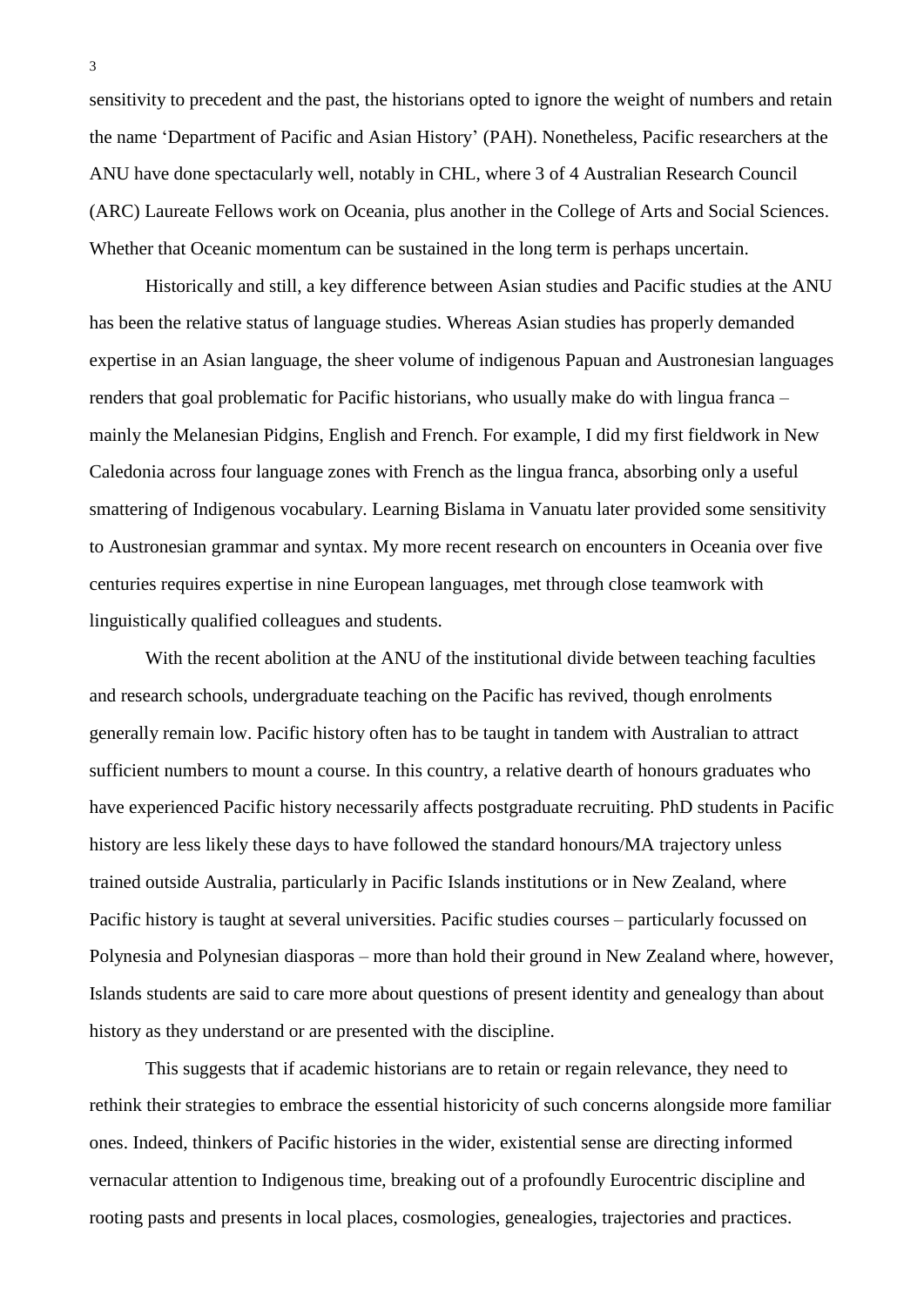Even within the conventional academy, the narrow chronologic that largely confined Pacific history to studies of colonialism or decolonisation has been stretched in both directions, as the high colonial era recedes and is itself rehistoricised in deeper temporal and more balanced ethnic and national perspectives. So too, deep Indigenous, archaeological, linguistic, biological and ecological times are increasingly taken seriously by professional Pacific historians.

Unlike in Australia, Pacific history courses are apparently expanding in the United States, where the focus is largely on the North Pacific and the so-called rim. That shifting centre of gravity is evident in recent books by Matt Matsuda and David Igler and in the Palgrave volume *Pacific Histories: ocean, land, people*, edited by David Armitage and Alison Bashford with a particular eye to a US student market and roadtested in Armitage's Harvard course. <sup>2</sup> Only half of the 16 contributors to *Pacific Histories* are antipodean, only one of whom is of Islander descent, while three are now at Cambridge or Oxford. Only one, myself, was based at the ANU at time of writing, though another trained there and a third recently moved to the ANU College of Arts and Social Sciences as an ARC Future Fellow. The editors' explicit concern is the relationships between Pacific and world histories. However, this theme is unevenly addressed by the contributors, whose practical challenge was to correlate diverse local and regional perspectives from a range of very different chronologies, vantage points and scales – ocean, islands and continental littorals.

Something like that – managing imbricated local, national, regional, oceanic or transnational orientations in the light of varied geographical scope and temporal span – constitutes the main task for Pacific history and Pacific studies at the ANU, in unequal partnership with what can feel like an Asian juggernaut. Yet in practice, there is no holistic 'Asia' any more than a single integrated 'Pacific'. Within CHL, and even in PAH, area studies or groups tend to cluster in separate silos, students rarely attend seminars outside their areas, and the undoubted potential for mutual enrichment is too little realised. The Pacific historians have raised their horizons to embrace a wider 'Oceania' that includes Australia, Island Southeast Asia and Taiwan. This extended sense acknowledges ancient, far-flung, often enduring affinities of origin, language, customs, religion and material culture, as well as human trajectories over 40-60 millennia until the freezing of colonial borders and the severing of Asia from Oceania in the late 19th century. It also problematises the hyperrealism of the modern states that inherited those colonial borders and challenges the

 $\overline{a}$ 

<sup>2</sup> Matt Matsuda, *Pacific Worlds: a history of seas, peoples, and cultures* (Cambridge, 2012); David Igler, *The Great Ocean: Pacific worlds from Captain Cook to the Gold Rush* (New York, 2013); David Armitage and Alison Bashford (ed.), *Pacific Histories: ocean, land, people* (Basingstoke, 2014).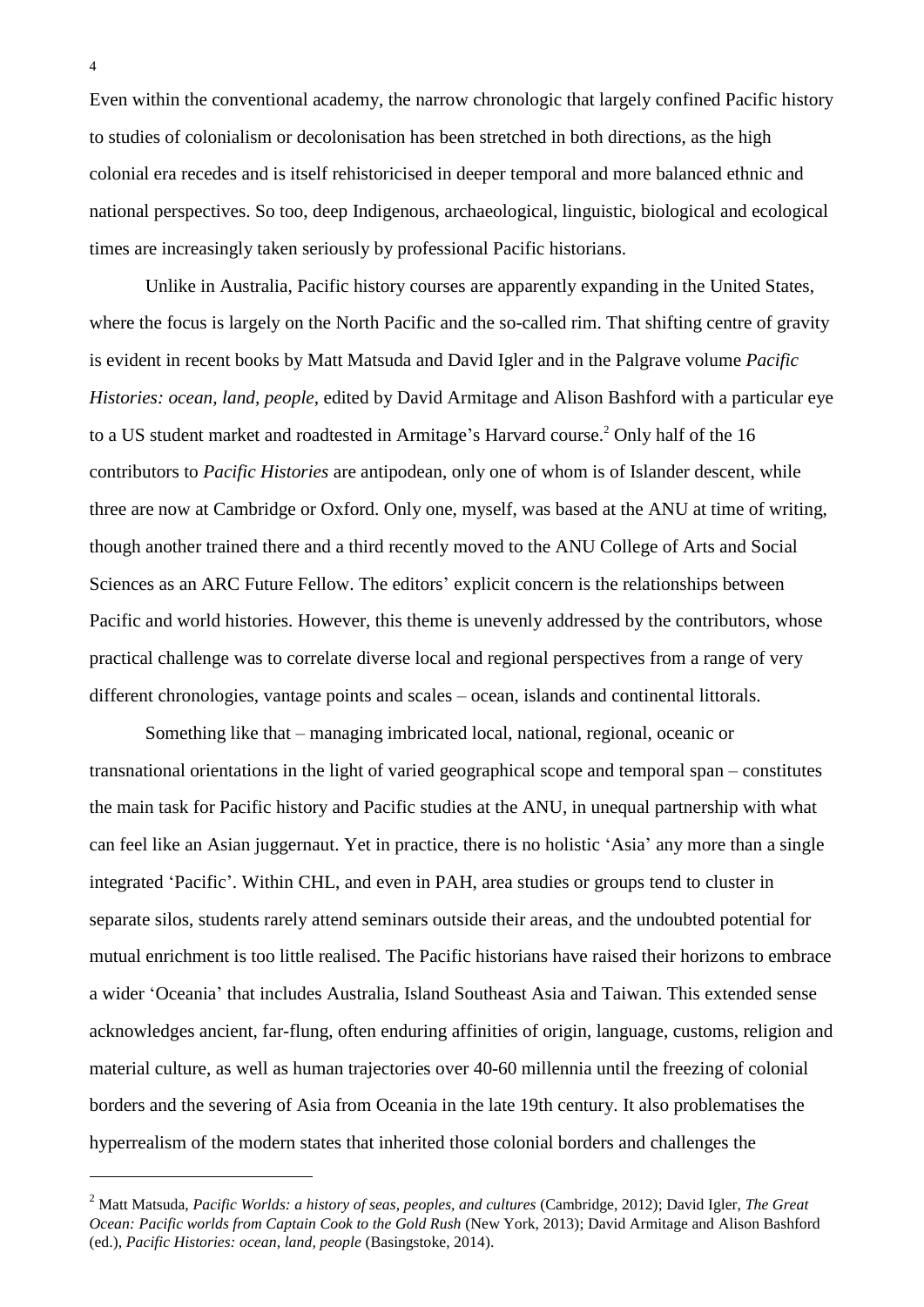conventional quarantining of Asian, Australian and Pacific studies. The widening spatial, temporal, material and conceptual visions of Pacific historians are epitomised in the *Journal of Pacific History* of which I am at present co-editor. Alongside papers on familiar Pacific Islands topics, recent or forthcoming issues include articles on Chinese perceptions of the Pacific, *hula*, Great Barrier Reef tourism, climate change, surfboards, Lapita, Timor, peninsular Malaya, white Australia, the far north Pacific, Chinese in the Pacific, and the history of leprosy.

### **POSSIBILITIES**

I conclude with a few reflections on prospects and possibilities for Pacific history and Pacific studies. First, I stress that the Pacific, unlike the Indian Ocean or the Atlantic, is an *island* sea. That geographical reality has driven human settlement and diasporas over millennia, through eras of slowly accelerating outside contacts and colonialism into the mostly postcolonial present. The resultant key themes of movement, exchange and creative appropriation will continue to be central in Pacific historiographies, as they were in even its most Eurocentric phases.

Second, from the outset, members and ex-members of RSPacS were heavily involved in advising decolonising and newly-independent states on constitutional, economic, land reform and other matters. Practical involvement in advice, development and policy issues has been a recurrent theme throughout the history of the Research School/College. These days, the political demand for applied research is deafening and its economic necessity non-negotiable. In recent years, such functions have been largely devolved to specialist units in CAP, such as the Crawford School of Public Policy, Regulatory Institutions Network, and the State, Society and Governance in Melanesia Program. However, numerous discipline- and area-based individuals continue to make practical contributions in their zones of expertise. In these contexts, it is crucial that the disciplines retain their relevance and integrity in both teaching and research. This is a particular challenge for history as its practitioners leach into area and thematic studies. Moreover, development and policy studies are often historically vacuous.

Third, recent approaches in Oceanic history address world, regional, national and local pasts in highly creative ways, usually by interspersing general perspectives with examples or vignettes of local praxis that can complicate the global, problematize the regional and dereify the nation state. Contesting widespread assumptions that 'the local' is necessarily subsumed and dominated by wider formations, such strategies show how 'the global', 'the transnational', or 'the national' are always enacted locally and are variously inflected by that local grounding and its pasts. While